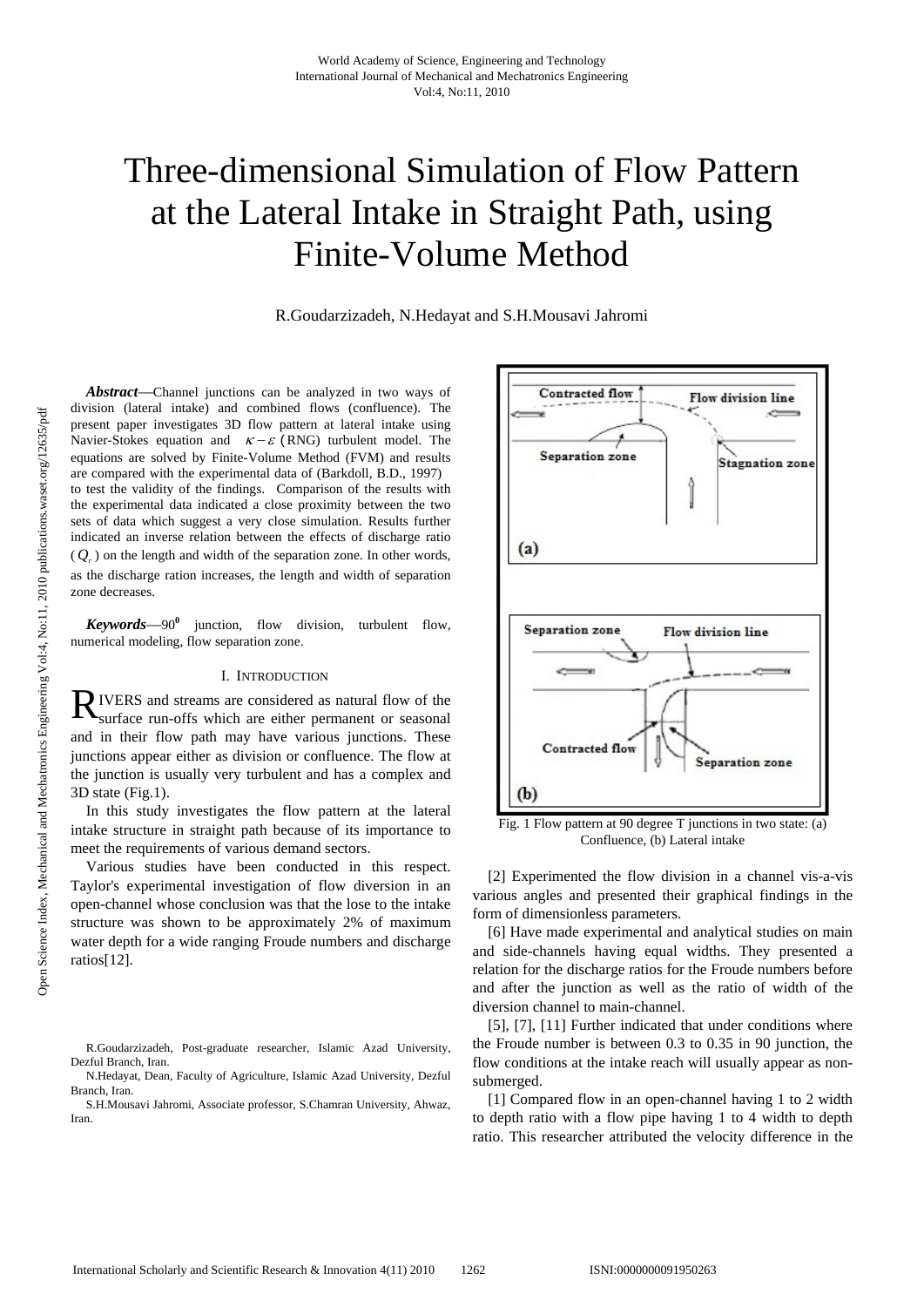vicinity of water surface to secondary flow in the openchannel and its absence in the flow pipe.

The present paper is based on the experimental investigation model of [1] and the flow velocity is calculated by the  $\kappa - \varepsilon$  (RNG) turbulent model. The findings are then compared with the experimental results at various crosssections. The effects of discharge ratio on dimension of separation zone in channel junction are investigated to find out the ways in which it could influence the dimensions of the separation zone.

#### II. MATERIALS AND METHODS

#### *A. The Laboratory Model Specifications*

The specifications of the laboratory used in this study are modeled on the channel structures that were originally developed and tested empirically by [1]. The main-channel was designed with a length of 2.74 m and the side-channel having a 1.68 m. The side-channel in this experiment was situated at 1 m downstream of the main-channel entrance. The width that was chosen for the two experimental channels was 0.152 m. The distinguishing feature of the experimental channel was in its design configuration that incorporate a horizontal bed at all locations as can be seen in figure 2.



Fig. 2 The laboratory features of the experimental flume

The major experimental parameters consisted of a total discharge assumed at 0.011  $\text{m}^3/\text{sec}$  and the depth  $\text{H}_0$  fixed at 0.31 m. The average velocity in entrance channel was then assumed at  $u_0$ =0.234 m/sec. The Frude and Reynolds numbers were set at 0.13 and 72368 respectively. The details are shown in table 1.

TABLE I HYDRAULIC CHARECTERISTICS OF THE COFLUENCE FLOW

|                                             |      |         | z,   |      |       |
|---------------------------------------------|------|---------|------|------|-------|
| $\mathbf{r}$<br>(m <sup>3</sup> )<br>/sec J | (m)  | (m/sec) |      |      |       |
| 0.011                                       | 0.31 | 0.234   | 0.31 | 0.13 | 72368 |

## *B. Governing Equations*

The equations used as the theoretical framework for the analysis of open-channel in this experiment consisted of Reynolds-Averaged Navier-Stokes (RANS) that governs the fluid dynamics that are assumed to have incompressible and steady state characteristics. The steady-state equations (mass continuity) and (momentum) are expressed as follows [10]: - Continuity equation:

$$
\frac{\partial u_i}{\partial x_i} = 0 \tag{1}
$$

-Momentum equation:

$$
\frac{\partial u_i}{\partial t} + \frac{\partial u_i u_j}{\partial x_j} = -\frac{1}{\rho} \frac{\partial P}{\partial x_i} + g_i + \frac{\partial}{\partial x_j} (\tau_{ij})
$$
 (2)

This study also incorporated the Finite-Volume method as an analytical framework to discretize the equations.

#### *C. Boundary Conditions*

In the main-channel inlet, average velocity is adapted. Since the inlet velocity under the laboratory conditions is nonuniform in depth, the length of the main-channel should increase in order to establish the appropriate laboratory conditions.

An outflow boundary condition is adapted for the main and side-channel outlet. For using this boundary condition, the length of downstream main-channel and side-channel are adapted 2.5m.

The boundary conditions of the channel rigid zone are assumed to be wall and from the hydraulic point of view the surface of the channel walls are assumed to be smooth. The variations in water surface are ignored [12], the symmetry boundary conditions for the water surface were applied and the flow depth is  $H_0=0.31$  which rendered it unnecessary to use the two-phased modeling that is costly. The grid independent test for the size is carried out which ultimately led to a choice of grid with 145×35×30 cells in the mainchannel and 45×35×30 cells in the side-channel as is illustrated in figure 3.

The standard wall function is applied here in order to establish a relation between the sub-layer and the fullyturbulent layer.



Fig. 3 Meshing system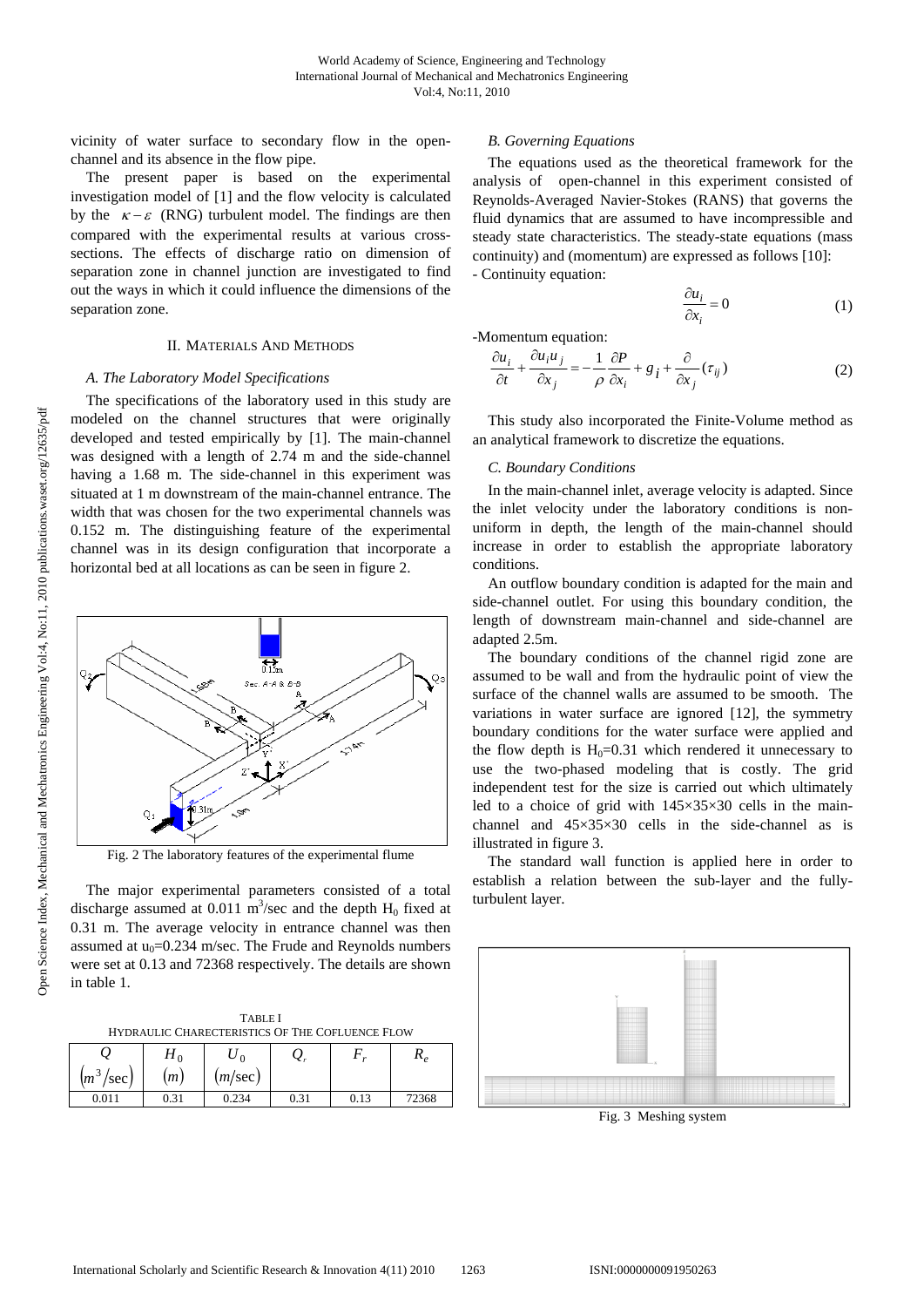## *D. Turbulent Model*

[13] Presented a new version of the  $k - \varepsilon$  turbulent model, the performance characteristics of which were optimized compared with the standard model. This model was based on the renormalization Group theory, the form of their equation is as follows:

$$
\frac{\partial}{\partial t}(\rho \kappa) + \frac{\partial}{\partial x_i}(\rho \kappa u_i) = \frac{\partial}{\partial x_j} \left[ \left( \mu + \frac{\mu_i}{\sigma_k} \right) \frac{\partial \kappa}{\partial x_j} \right] + P_{\kappa} - \rho \varepsilon \quad (3-a)
$$

$$
\frac{\partial}{\partial t}(\rho \varepsilon) + \frac{\partial}{\partial x_i}(\rho \varepsilon u_i) = \frac{\partial}{\partial x_j} \left[ \left( \mu + \frac{\mu_i}{\sigma_{\varepsilon}} \right) \frac{\partial \varepsilon}{\partial x_j} \right] + C_{1\varepsilon} \frac{\varepsilon}{\kappa} P_{\kappa}
$$

$$
- \frac{C_u \eta^3 \left( 1 - \frac{\eta}{\eta_0} \right)}{1 + \beta \eta^3} \frac{\varepsilon^2}{\kappa}
$$

In equation (3-b),  $\eta$  is expressed as follow:

$$
\eta = S \frac{\kappa}{\varepsilon}, S = \left( 2S_{ij} S_{ij} \right)^{1/2}, S_{ij} = \frac{1}{2} \left( u_{i,j} + u_{j,i} \right) \tag{4}
$$

TABLE II

EMPERICAL CONESTANT USED IN  $k - \varepsilon$  (RNG) TURBULENT MODEL

|       | $\sim$     | ັ<br>$\mathbf{r}$<br>$\mathbf{r}$ | ັ<br>$\epsilon$ | $\sim$ | c    | ÷              | $\ddot{\phantom{0}}$ |
|-------|------------|-----------------------------------|-----------------|--------|------|----------------|----------------------|
| 0.012 | 20<br>4.JO |                                   | 94              | 0.0845 | 1.42 | $\sim$<br>1.08 | 0.388                |
|       |            |                                   |                 |        |      |                |                      |

#### III. RESULTS AND DISCUSSIONS

Results show a close proximity between the estimated flow velocities at the main-channel length with the experimental data (Fig.4). They indicate that the velocity profile preserves and maintains its developed state ( $X^* = -4.15$ ) at a distance before the intake structure. As water flow gets closer to the intake structure, the maximum velocity due to suction pressure is moved to the intake structure.

![](_page_2_Figure_11.jpeg)

Fig. 4 Velocity profile along main-channel

![](_page_2_Figure_13.jpeg)

 $X^* = 0.5$ 

*X\*=1*

*X\*=2*

*X*\*=3.5

 $\bullet$  Experiment Numerical

 $\bullet$  Experiments Numerical

Experimenta Numerical

 $\bullet$ 

 $\bullet$  Experiment Numerical

Fig. 4 Velocity profile along main-channel (Continued)

η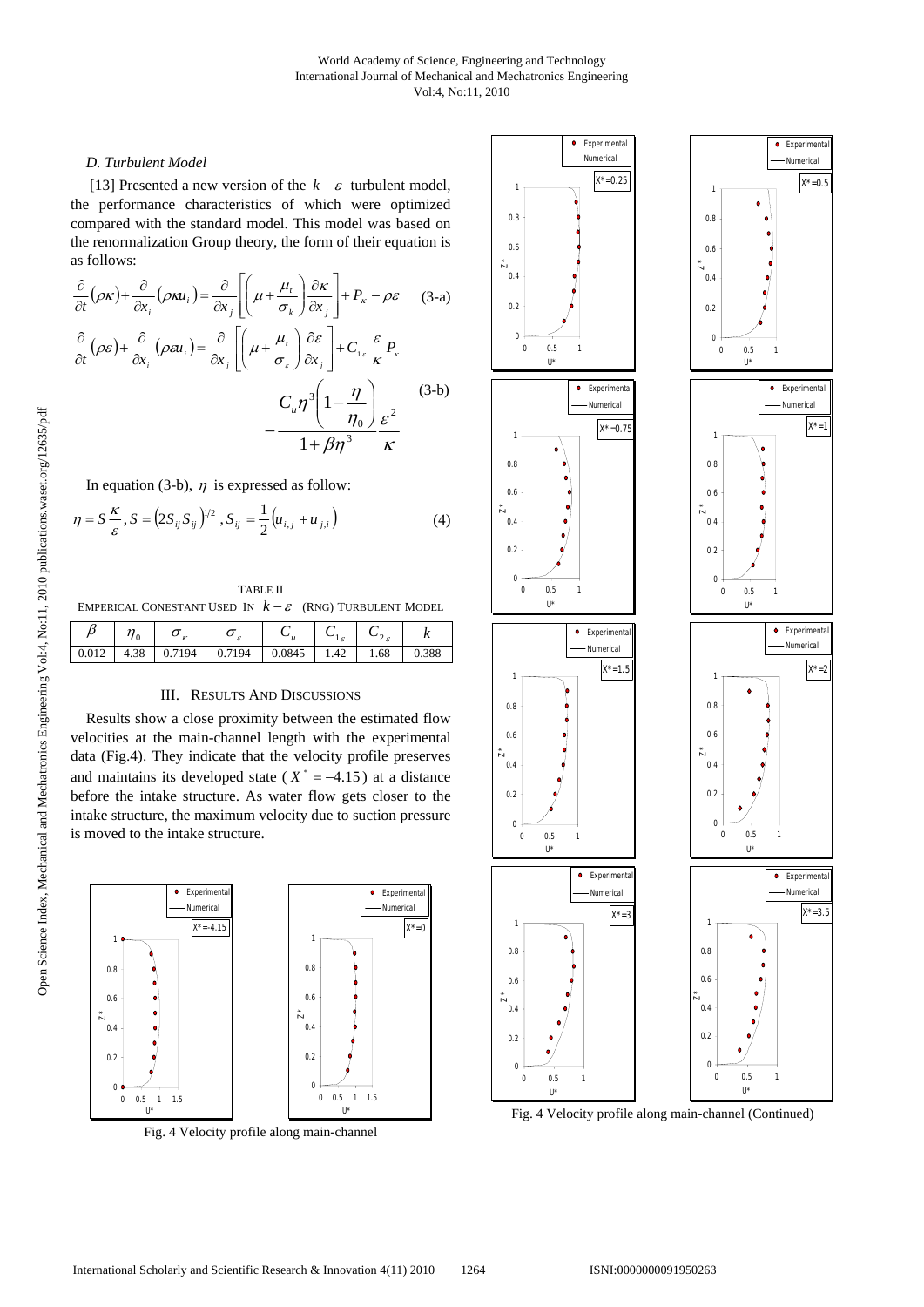As the flow enters the intake structure, the maximum velocity due to the generating separation zone is moved away from the side-channel inner wall  $(X^* = 0)$ (Fig.5). Having passed through the intake structure, the remaining flow in the main-channel is developed into downstream main-channel. However, the maximum flow velocity is returned to downstream main-channel inner wall because of the bending effects of the flow lines ( $Z^* = 1$ ).

![](_page_3_Figure_2.jpeg)

Fig. 5 Velocity profile along side-channel

![](_page_3_Figure_4.jpeg)

![](_page_3_Figure_5.jpeg)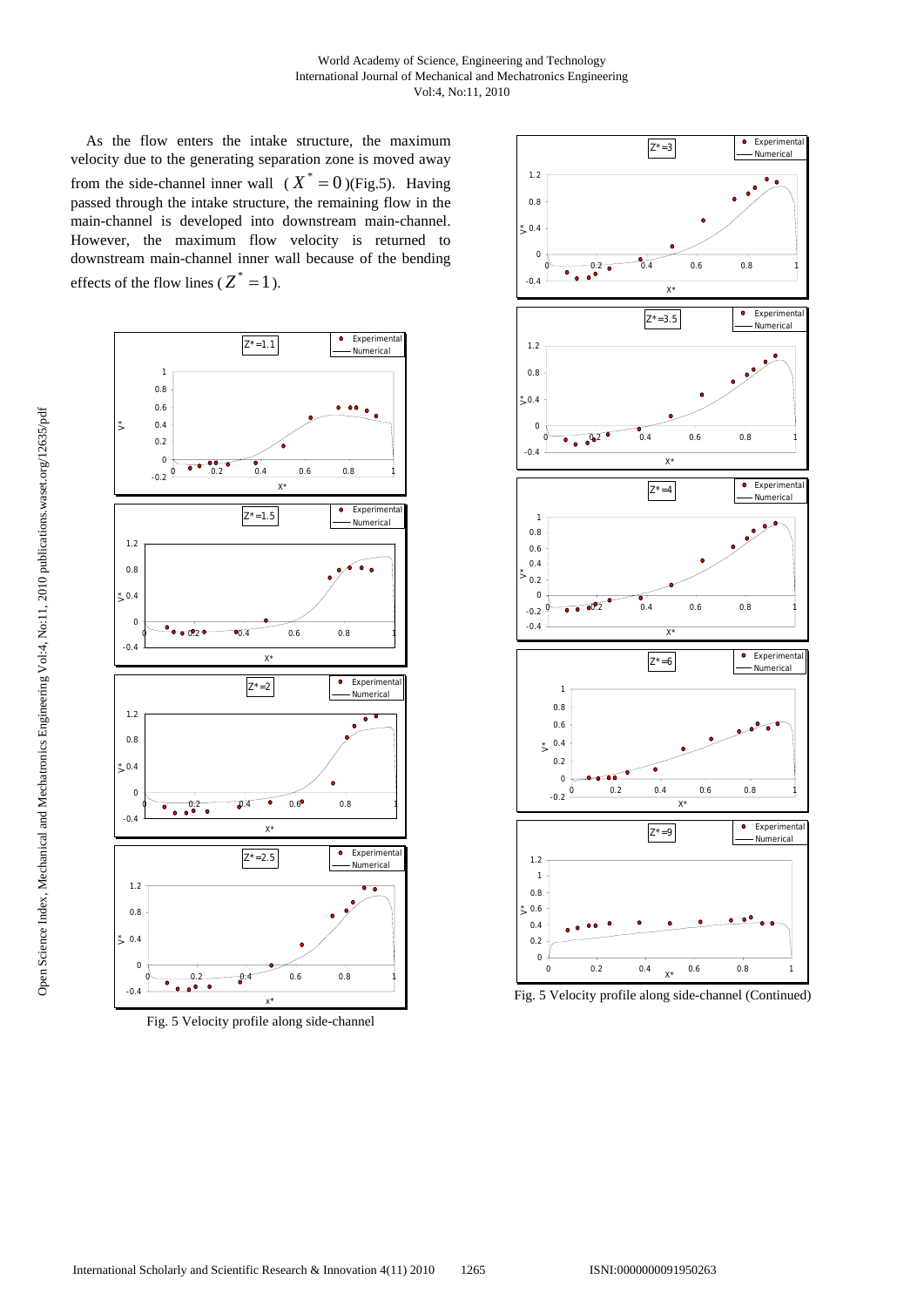![](_page_4_Figure_1.jpeg)

Fig. 6 Streamlines in the plane close to water surface

Comparison of results (Fig.6) shows that by increasing the discharge ratio, the length and width of separation zone in the intake structures are considerably decreased. By contrast the increase in discharge ratio is shown to have a corresponding increase in distance of the flow dividing line from the mainchannel inner wall. The dimensionless width of the separation zone has clearly indicated a close proximity between the model outputs and the experimental data (Fig.7) [4].

![](_page_4_Figure_5.jpeg)

Fig. 7 Dimensionless width of the separation zone

### **NOTATION**

 $u_i$  = Velocity components in Cartesian coordinates (u, v, w);

 $U^*$  = Ratio of *x* direction velocity to maximum velocity at  $(X^* = -4.15);$ 

 $W^*$  = Ratio of y direction velocity to maximum velocity at  $(X^* = -4.15)$ :

 $V^*$  = Ratio of *z* direction velocity to maximum velocity at  $(X^* = -4.15);$ 

 $P = Total pressure;$ 

 $\rho$  = Water density;

 $g_i$  = Gravity acceleration in Cartesian coordinate;

- $\tau_{ii}$  = Stress tensor;
- $H_0$  = Water depth at main-channel entrance;
- $Q_1$  = Inflow;
- $Q_2$  = Side-channel outflow;
- $Q_3$  = Main-channel outflow;
- $Q_r$  = Ratio of side-channel to total discharge;

 $F_r$  = Frude number  $\left( = U_0 / \sqrt{gH_0} \right);$ 

- $R_e$  = Reynolds number (=  $\rho U_0 H_0 / \mu$ );
- $\mu$  = Fluid viscosity;
- $\mu_t$  = Eddy viscosity;
- $L_r$  = Length of separation zone;
- $B_r$  = Width of separation zone;
- $k =$  Turbulent kinetic energy;
- $\varepsilon$  = Turbulent dissipation rate;
- $X^*$  = Ratio of *x* to channel width;
- $Y^*$  = Ratio of y to channel width;
- $Z^*$  = Ratio of *z* to channel width;